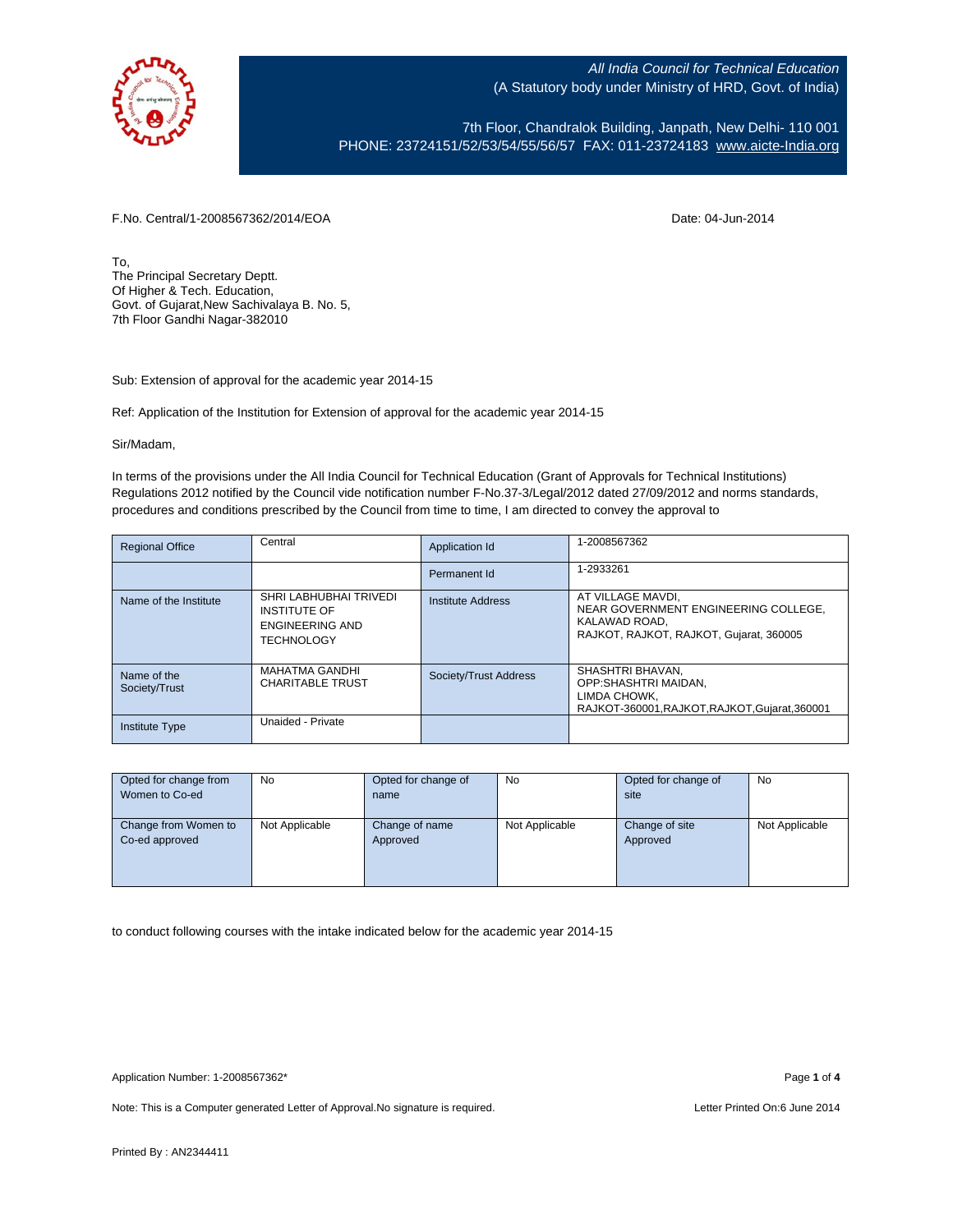

7th Floor, Chandralok Building, Janpath, New Delhi- 110 001 PHONE: 23724151/52/53/54/55/56/57 FAX: 011-23724183 [www.aicte-India.org](http://www.aicte-india.org/)

| Application Id: 1-2008567362                          |              | Course                                     |                                                             | <b>Affiliating Body</b>    |                                                      |                |                              |                     |                     |                                          |
|-------------------------------------------------------|--------------|--------------------------------------------|-------------------------------------------------------------|----------------------------|------------------------------------------------------|----------------|------------------------------|---------------------|---------------------|------------------------------------------|
| Program                                               | Shift        | Level                                      |                                                             | Full/Part Time             |                                                      | Intake 2013-14 | Intake Approved for<br>14-15 | NRI Approval status | PIO Approval status | Foreign Collaboration<br>Approval status |
| <b>ENGINEERING</b><br><b>AND</b><br><b>TECHNOLOGY</b> | 1st<br>Shift | <b>UNDER</b><br><b>GRADUA</b><br><b>TE</b> | <b>CIVIL</b><br><b>ENGINEERING</b>                          | <b>FULL</b><br><b>TIME</b> | Gujarat<br>Technological<br>University,<br>Ahmedabad | 120            | 120                          | <b>NA</b>           | <b>NA</b>           | N                                        |
| <b>ENGINEERING</b><br><b>AND</b><br><b>TECHNOLOGY</b> | 1st<br>Shift | <b>UNDER</b><br><b>GRADUA</b><br><b>TE</b> | <b>COMPUTER</b><br><b>SCIENCE AND</b><br><b>ENGINEERING</b> | <b>FULL</b><br><b>TIME</b> | Gujarat<br>Technological<br>University,<br>Ahmedabad | 60             | 60                           | <b>NA</b>           | NA                  | N                                        |
| <b>ENGINEERING</b><br><b>AND</b><br><b>TECHNOLOGY</b> | 1st<br>Shift | <b>UNDER</b><br><b>GRADUA</b><br>TE        | <b>ELECTRICAL</b><br><b>ENGINEERING</b>                     | <b>FULL</b><br><b>TIME</b> | Gujarat<br>Technological<br>University,<br>Ahmedabad | 60             | 60                           | <b>NA</b>           | <b>NA</b>           | N                                        |
| <b>ENGINEERING</b><br><b>AND</b><br><b>TECHNOLOGY</b> | 1st<br>Shift | <b>UNDER</b><br><b>GRADUA</b><br><b>TE</b> | <b>MECHANICAL</b><br><b>ENGINEERING</b>                     | <b>FULL</b><br><b>TIME</b> | Gujarat<br>Technological<br>University,<br>Ahmedabad | 120            | 120                          | <b>NA</b>           | <b>NA</b>           | N                                        |
| <b>ENGINEERING</b><br><b>AND</b><br><b>TECHNOLOGY</b> | 2nd<br>Shift | <b>DIPLOMA</b>                             | <b>CIVIL</b><br><b>ENGINEERING</b>                          | <b>FULL</b><br><b>TIME</b> | Gujarat<br>Technological<br>University,<br>Ahmedabad | 60             | 60                           | <b>NA</b>           | NA                  | N                                        |
| <b>ENGINEERING</b><br><b>AND</b><br><b>TECHNOLOGY</b> | 2nd<br>Shift | <b>DIPLOMA</b>                             | <b>ELECTRICAL</b><br><b>ENGINEERING</b>                     | <b>FULL</b><br><b>TIME</b> | Gujarat<br>Technological<br>University,<br>Ahmedabad | 60             | 60                           | <b>NA</b>           | <b>NA</b>           | N                                        |
| <b>ENGINEERING</b><br><b>AND</b><br><b>TECHNOLOGY</b> | 2nd<br>Shift | <b>DIPLOMA</b>                             | <b>MECHANICAL</b><br><b>ENGINEERING</b>                     | <b>FULL</b><br><b>TIME</b> | Gujarat<br>Technological<br>University,<br>Ahmedabad | 60             | 60                           | <b>NA</b>           | <b>NA</b>           | N                                        |

## • Validity of the course details may be verified at www.aicte-india.org>departments>approvals

The above mentioned approval is subject to the condition that SHRI LABHUBHAI TRIVEDI INSTITUTE OF ENGINEERING AND TECHNOLOGY shall follow and adhere to the Regulations, guidelines and directions issued by AICTE from time to time and the undertaking / affidavit given by the institution along with the application submitted by the institution on portal and subsequently upload and update the student/ faculty/ other data on portal as per the time schedule which will be intimated by AICTE.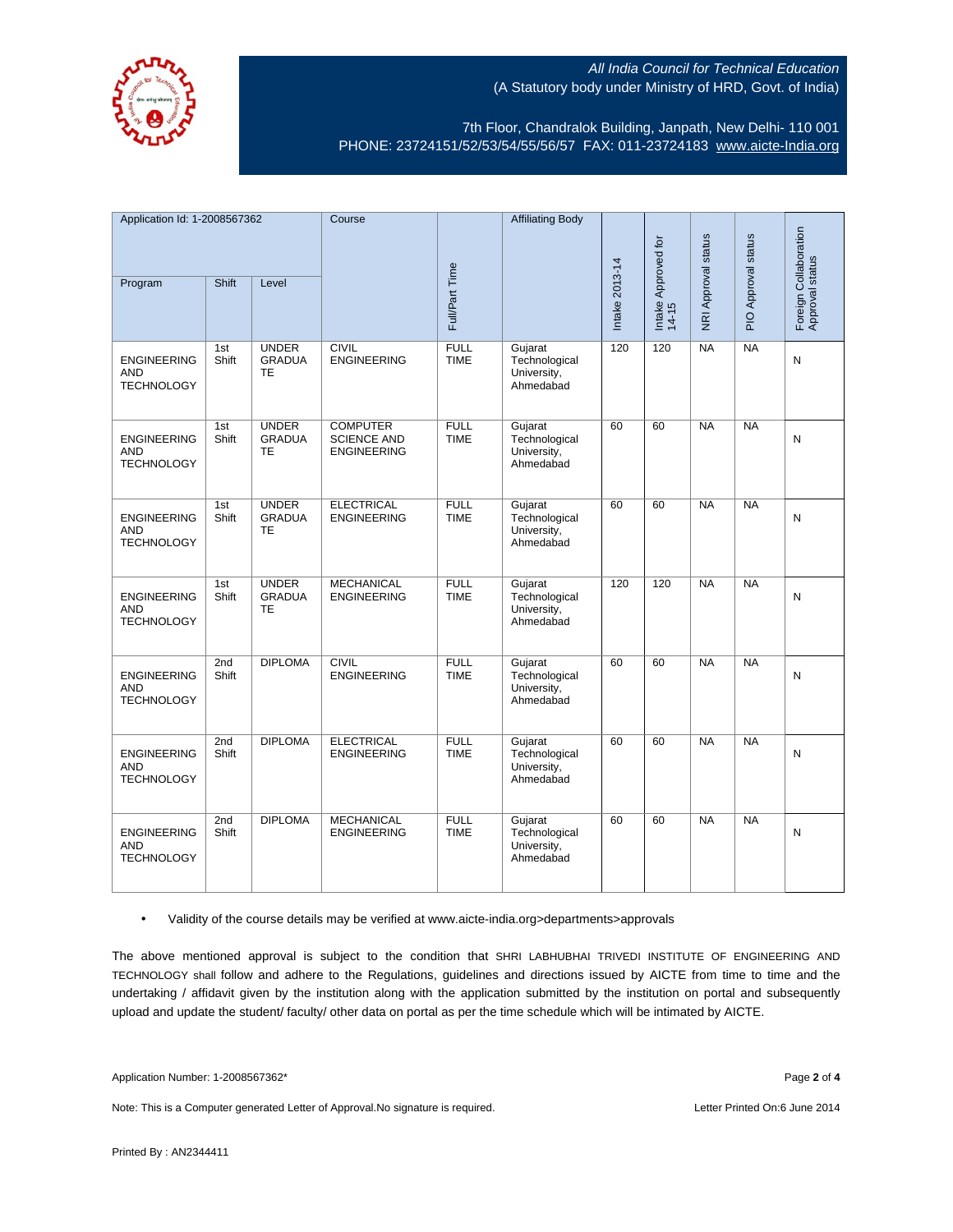

7th Floor, Chandralok Building, Janpath, New Delhi- 110 001 PHONE: 23724151/52/53/54/55/56/57 FAX: 011-23724183 [www.aicte-India.org](http://www.aicte-india.org/)

In case of any differences in content in this Computer generated Extension of Approval Letter, the content/information as approved by the Executive Council / General Council as available on the record of AICTE shall be final and binding.

Strict compliance of Anti-Ragging Regulation:- Approval is subject to strict compliance of provisions made in AICTE Regulation notified vide F. No. 37-3/Legal/AICTE/2009 dated July 1, 2009 for Prevention and Prohibition of Ragging in Technical Institutions. In case Institution fails to take adequate steps to Prevent Ragging or fails to act in accordance with AICTE Regulation or fails to punish perpetrators or incidents of Ragging, it will be liable to take any action as defined under clause 9(4) of the said Regulation.

**(Dr. Kuncheria P. Isaac)**

Member Secretary, AICTE

Copy to:

- **1. The Regional Officer,** All India Council for Technical Education Tagore Hostel-2, Shamla Hills Bhopal-462 002, Madhya Pradesh
- **2. The Director Of Technical Education,** Gujarat
- **3. The Registrar,** Gujarat Technological University, Ahmedabad
- **4. The Principal / Director,** SHRI LABHUBHAI TRIVEDI INSTITUTE OF ENGINEERING AND TECHNOLOGY AT VILLAGE MAVDI, NEAR GOVERNMENT ENGINEERING COLLEGE, KALAWAD ROAD, RAJKOT, RAJKOT,RAJKOT, Gujarat,360005
- **5. The Secretary / Chairman,** MAHATMA GANDHI CHARITABLE TRUST SHASHTRI BHAVAN, OPP:SHASHTRI MAIDAN, LIMDA CHOWK, RAJKOT-360001, RAJKOT,RAJKOT, Gujarat,360001
- **6. Guard File(AICTE)**

Application Number: 1-2008567362\* Page **3** of **4**

Note: This is a Computer generated Letter of Approval.No signature is required. Letter Printed On:6 June 2014